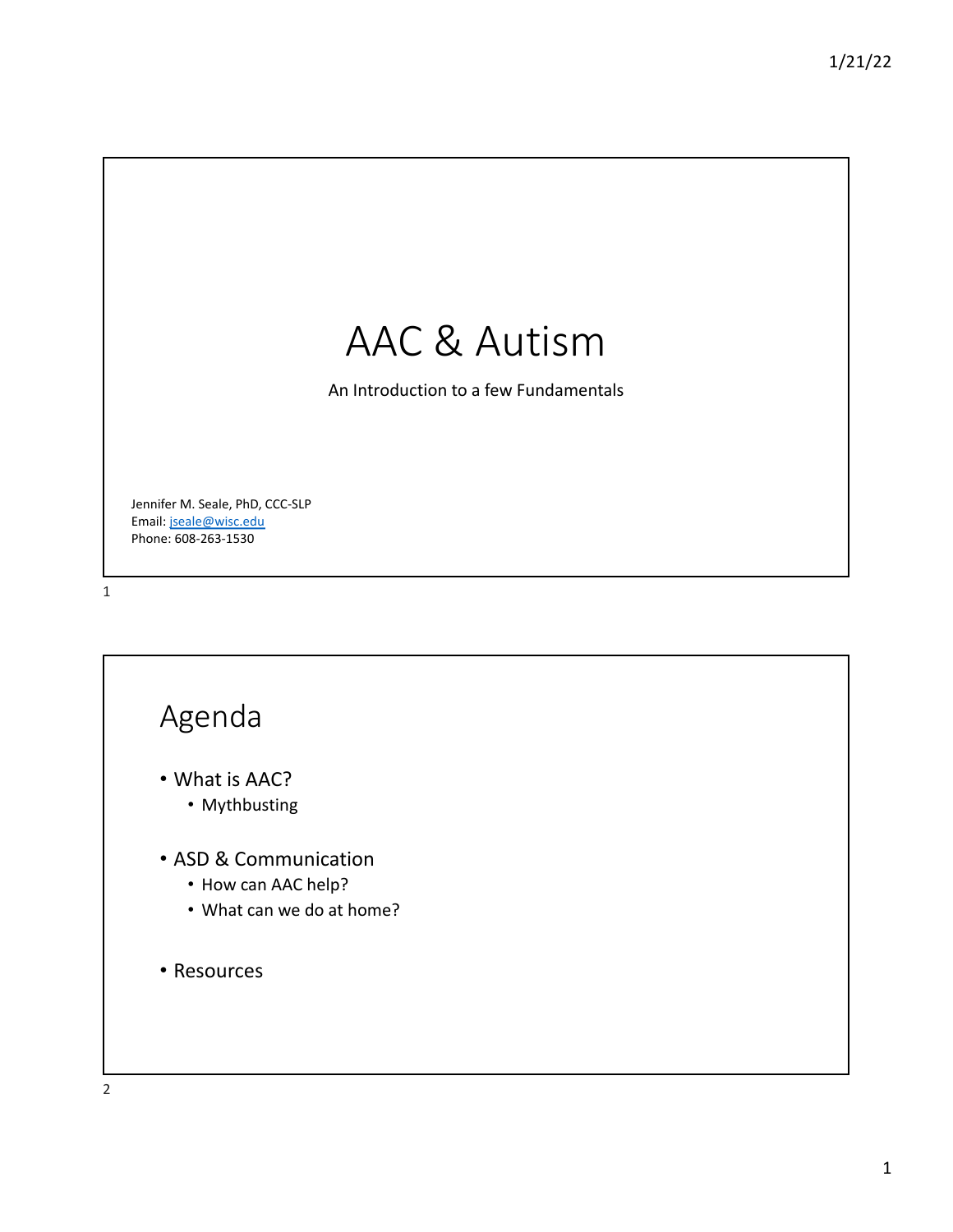## Augmentative and Alternative Communication (AAC)

- "AAC is an area of clinical practice … for [individuals with] impairments in speech-language production and/or comprehension…
- "AAC falls under the broader umbrella of assistive technology…to improve functional daily living…
- "AAC uses a variety to techniques and tools to help individuals express thoughts, wants, needs, feelings and ideas"

Elsahar et al., 2019; asha.org

## Mythbuster #1: AAC is MORE than just high tech

- REALITY: Communication is the exchange of ideas and information
- High technology speech generating devices (i.e., computers that talk) are just one of many AAC solutions.
- We can also communicate through:
	- Pointing, gestures, facial expressions, body language, objects, drawing/pictures
- One is not better than the other.

3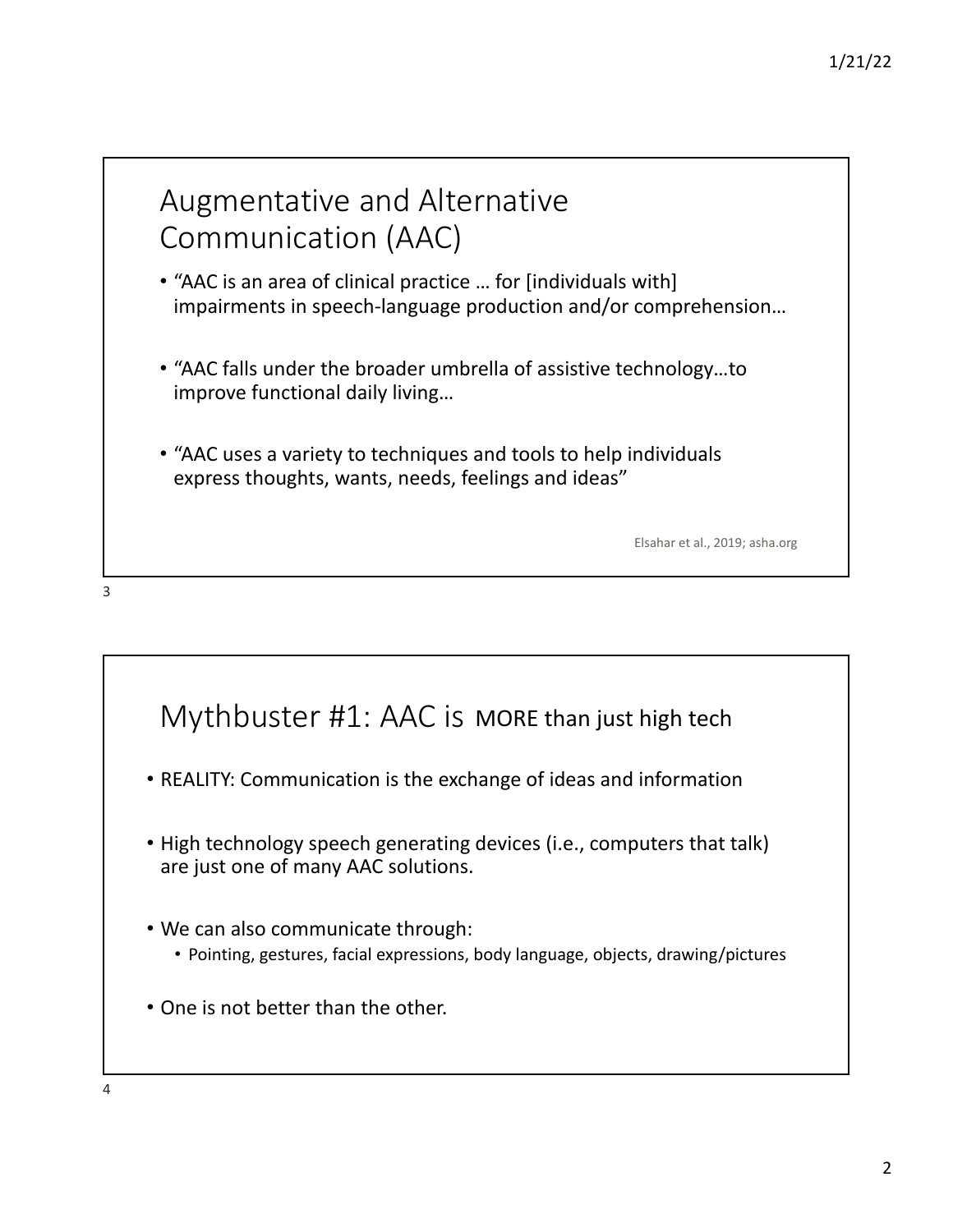

- Research shows this to be **untrue** (Millar, Light & Schlosser, 2006; Schlosser & Wendt, 2008; Leech & Cress, 2011)
	- Some evidence suggests the opposite, but needs further investigation.
- AAC provides individuals with access to language and opportunities for language development that are otherwise not available (Barker, et al., 2014;<br>Romski & Sevcik, 2005; Romski, et al., 2010; Smith, Barton-Hulsey, & Nwosu, 2016)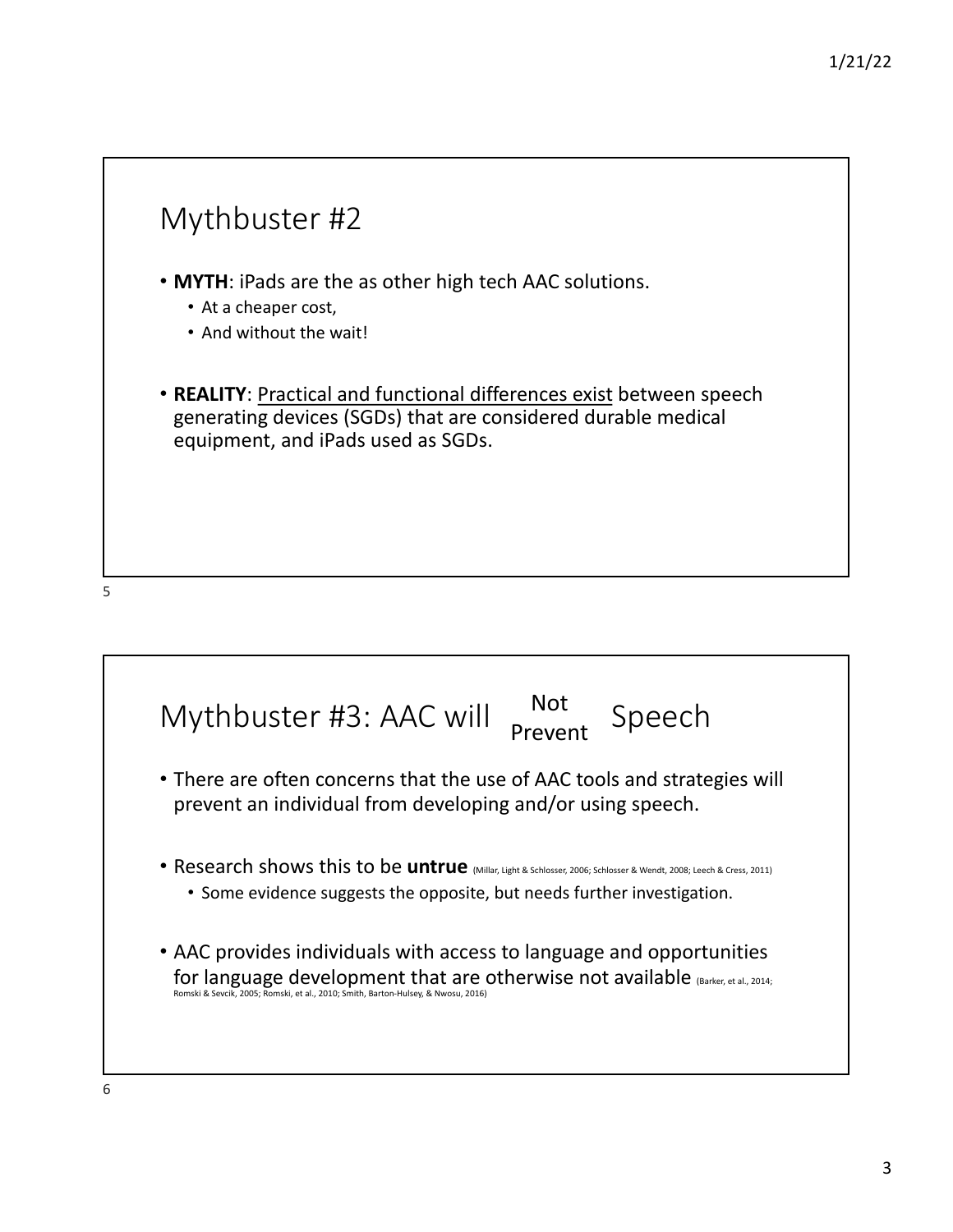

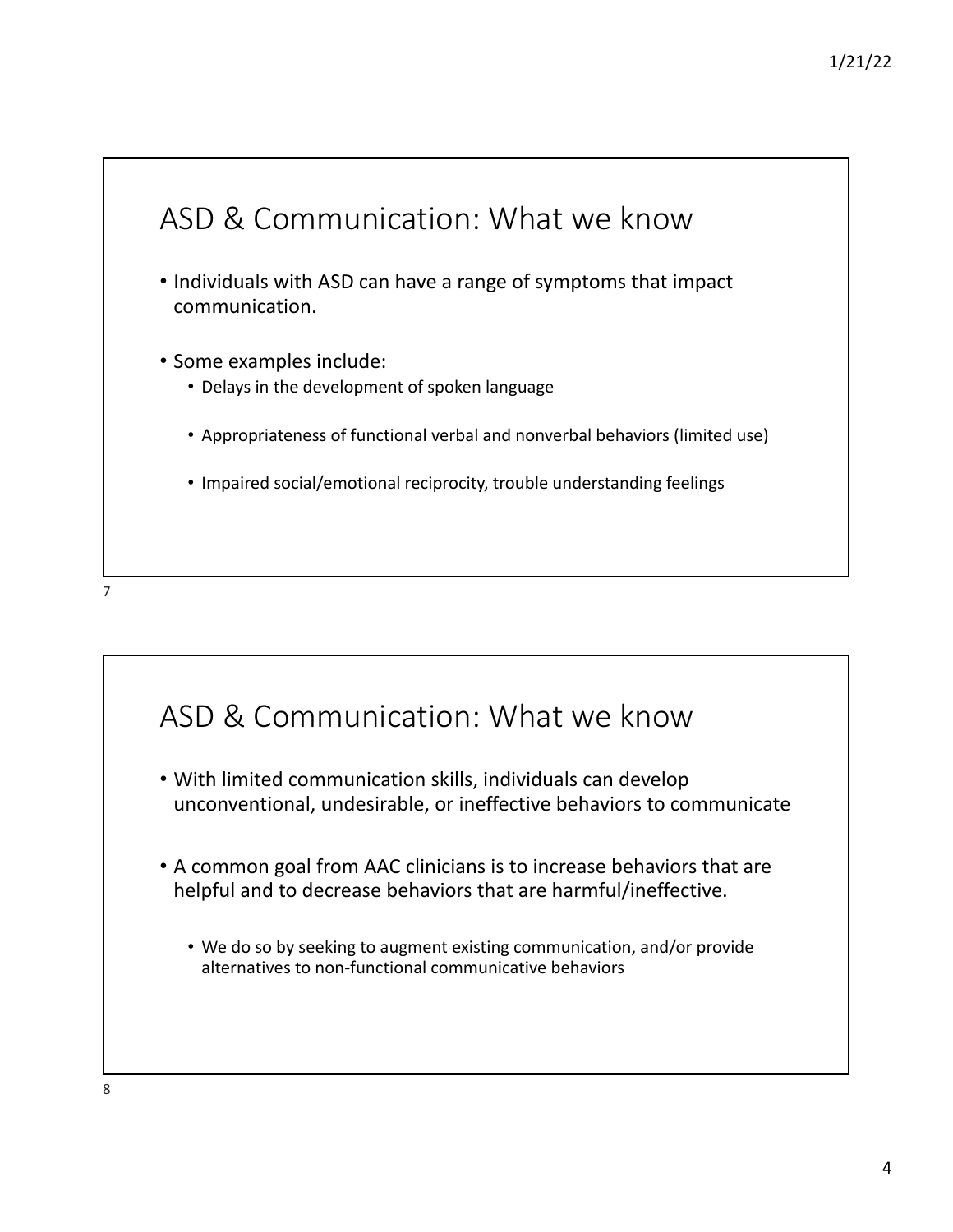